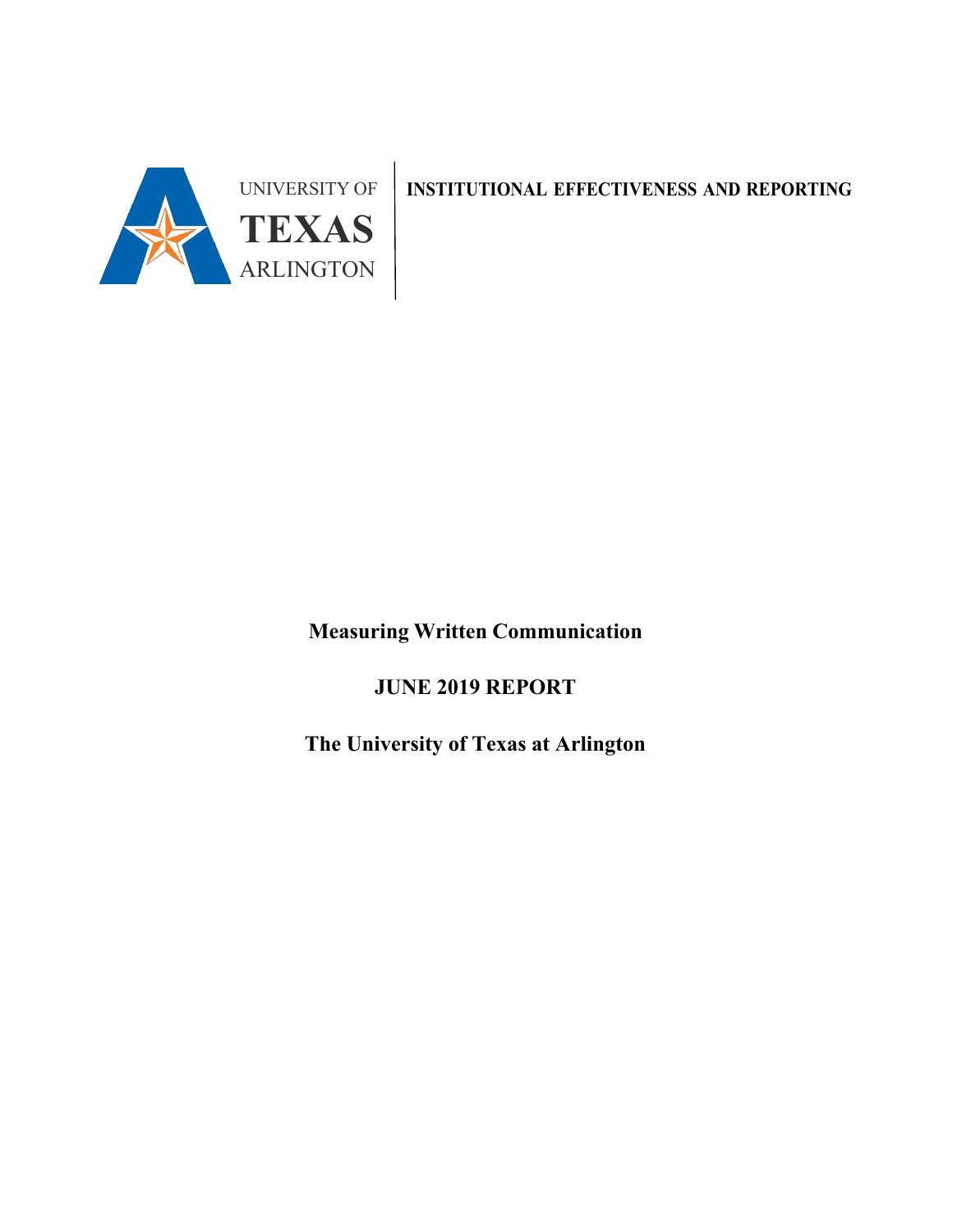#### Measuring Written Communication, June 2019 Report

The purpose of this report is to summarize evidence of *Communication* in written student work. Assessment took place in Texas Core Curriculum (TCC) courses using embedded assignments. For the purpose of reducing the burden of assessment on departments while maintaining consistent data collection, a multi-year schedule was used that covers the six TCC objectives within each of the eight Foundational Component Areas (FCA) specified by the Texas Higher Education Coordinating Board (THECB). As such, this report contains a summary of the findings from the Social and Behavioral Sciences FCA. A copy of the schedule is available from the Office of Institutional Effectiveness and Reporting and displayed on their webpage.

*Communication* remains in the top three skills that hiring managers seek in potential employees (National Association of Colleges and Employers, 2018). The research described in this report assessed written *Communication* within embedded assignments using a rubric based on the Written Communication VALUE Rubric developed by the Association of American Colleges and Universities (AAC&U, 2015; Rhodes, 2010). UTA made minor changes to the rubric, consisting primarily of revising a title (the *Genre & Disciplinary Conventions* was changed to *Organization & Structure*). This change, suggested by UTA faculty, seemed to better operationalize the measure and increase assignment alignment. The purpose of this report is to present findings from the assessment of written *Communication* during the 2018-2019 academic year.

# **Method**

#### *Participants*

The project gathered evidence of written *Communication* within a representative sample of undergraduates at UTA. Demographic data covering most of the sample (*n* = 237) was obtained and it indicated that female students represented more than half of the undergraduates (71.7%; *n* = 170) and the rest were male  $(28.3\%, n = 67)$ . While this collection of artifacts contained assignments from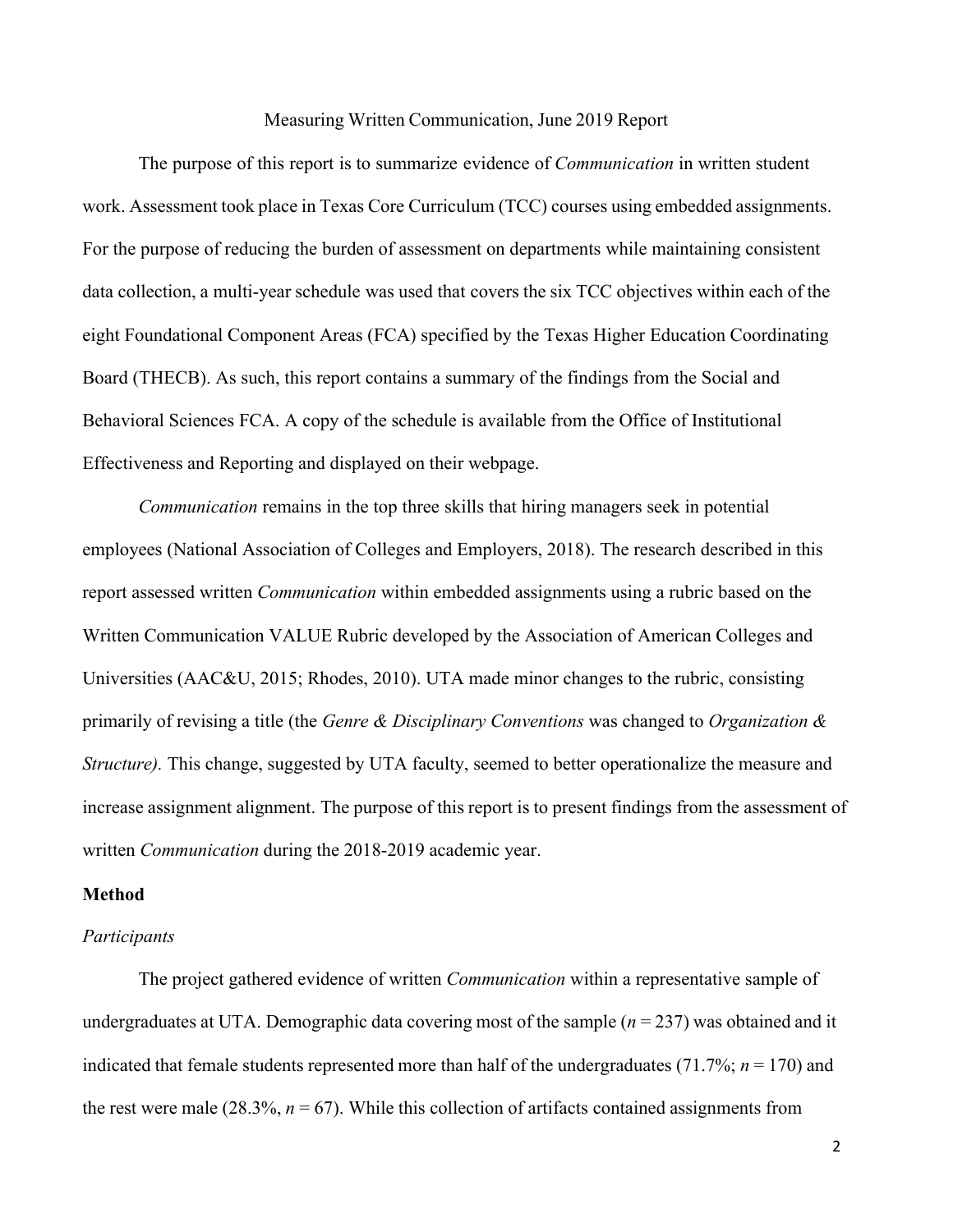students of several ethnicities, the top four ethnic groups represented were, Hispanic/Latino (38.4%, *n* = 91), White (33.3%, n = 79), Asian (8.9%, *n* = 21), and Black/African American (13.5%, *n* = 32). Slightly under half of these students (47.3%) described themselves as first-generation college students and more than half (51.5%) were Pell Grant eligible (see Table 1). Students represented all nine UTA colleges and schools and the student artifacts were completed in a variety of approved TCC courses represented by four FCAs.

# *Procedure*

Student essays were collected from TCC courses to measure evidence of written *Communication* attainment. Typically freshmen and sophomore-level students represent a majority, but TCC course rosters also contain upper division and transfer students who need to meet graduation criteria for the TCC. Courses that have larger proportions of sophomores or juniors are ideal. Typically, those students have completed more of their TCC courses. TCC course assignments varied by discipline and student essays from the Social and Behavioral sciences FCA were used in this analysis. After samples were collected, the essays were prepared for rating. Preparation consisted of assigning the papers a coded tracking number and then removing all personal identification information (e.g., the student's name, the faculty instructor's name) to prevent rater bias during the planned group "Scoring Day" activities.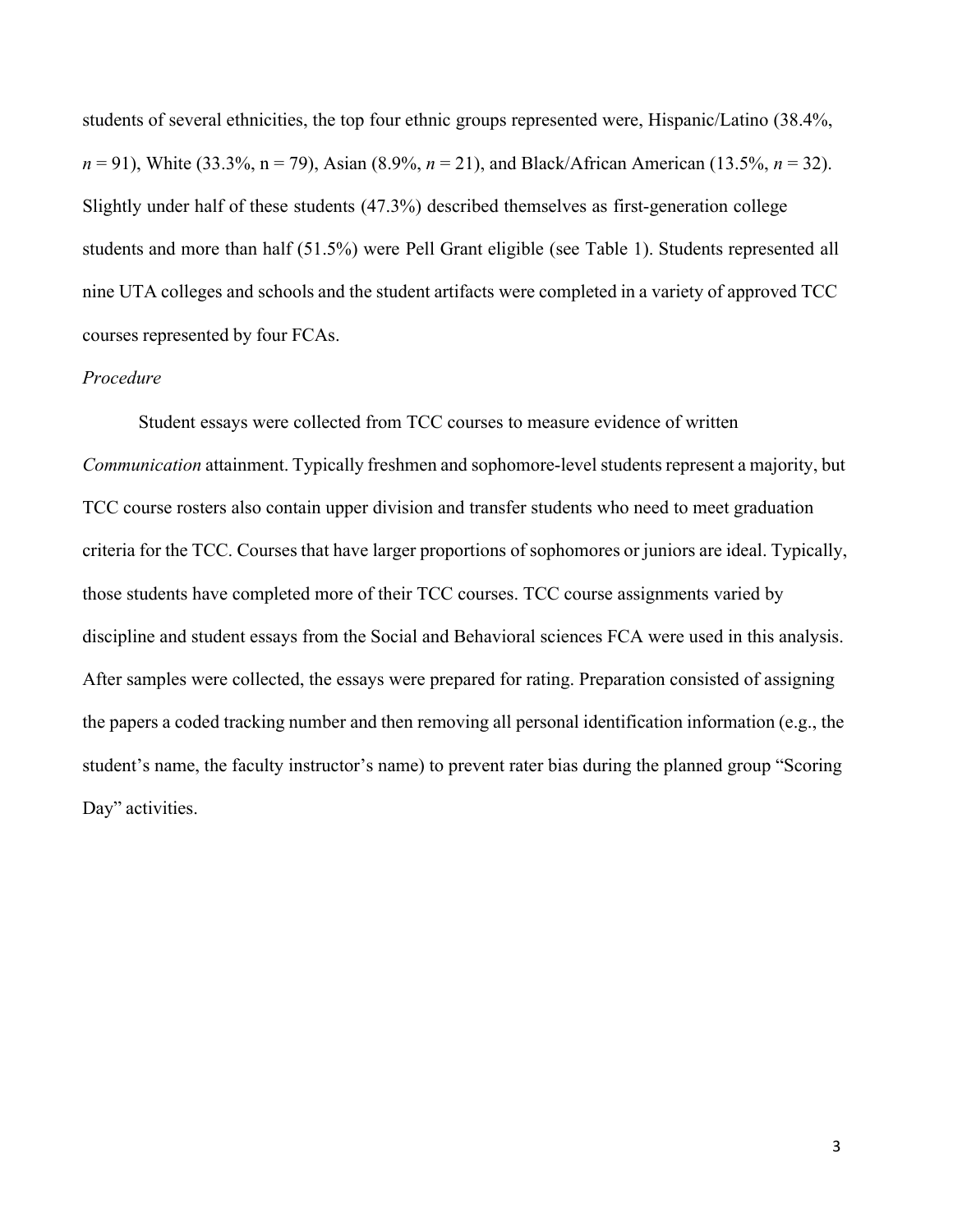| suueni Demogrupnics               |                |               |
|-----------------------------------|----------------|---------------|
| Categorical Information           | N              | $\frac{0}{0}$ |
| Gender                            |                |               |
| Female                            | 170            | 71.7%         |
| Male                              | 67             | 28.3%         |
| <b>Racial/Ethnic Description</b>  |                |               |
| American Indian or Alaskan Native | $\mathbf{1}$   | 0.4%          |
| Asian                             | 21             | 8.9%          |
| Black, African American           | 32             | 13.5%         |
| Foreign, Non-Resident Alien       | 3              | 1.3%          |
| Hispanic, All Races               | 91             | 38.4%         |
| Two or More Races/Ethnicities     | 10             | 4.2%          |
| Unknown, Not Specified            | $\overline{0}$ | $0.0\%$       |
| White, Caucasian                  | 79             | 33.3%         |
| Level                             |                |               |
| Freshman                          | 21             | 8.9%          |
| Sophomore                         | 54             | 22.8%         |
| Junior                            | 89             | 37.6%         |
| Senior                            | 73             | 30.8%         |
| <b>First Generation Student</b>   |                |               |
| Yes                               | 112            | 47.3%         |
| N <sub>o</sub>                    | 125            | 52.7%         |
| Pell Grant Eligible*              |                |               |
| Yes                               | 122            | 51.5%         |
| N <sub>o</sub>                    | 115            | 48.5%         |
| <b>Transfer Student</b>           |                |               |
| Yes                               | 101            | 42.6%         |
| No                                | 136            | 57.4%         |
|                                   |                |               |

Table 1 *Student Demographics*

\*Eligibility as of Spring 2019

# *Assessment Instrument*

The assessment instrument used in this report was adapted from the AAC&U's Written Communication Rubric (AAC&U, 2015). A multi-disciplinary team of faculty experts developed the Valid Assessment of Learning in Undergraduate Education (VALUE) Rubrics under the direction of the AAC&U. Based on faculty feedback, UTA adapted the rubric in 2014 to operationalize and clarify one of the dimension titles and level descriptions (see Figure 1). The five rubric dimensions included: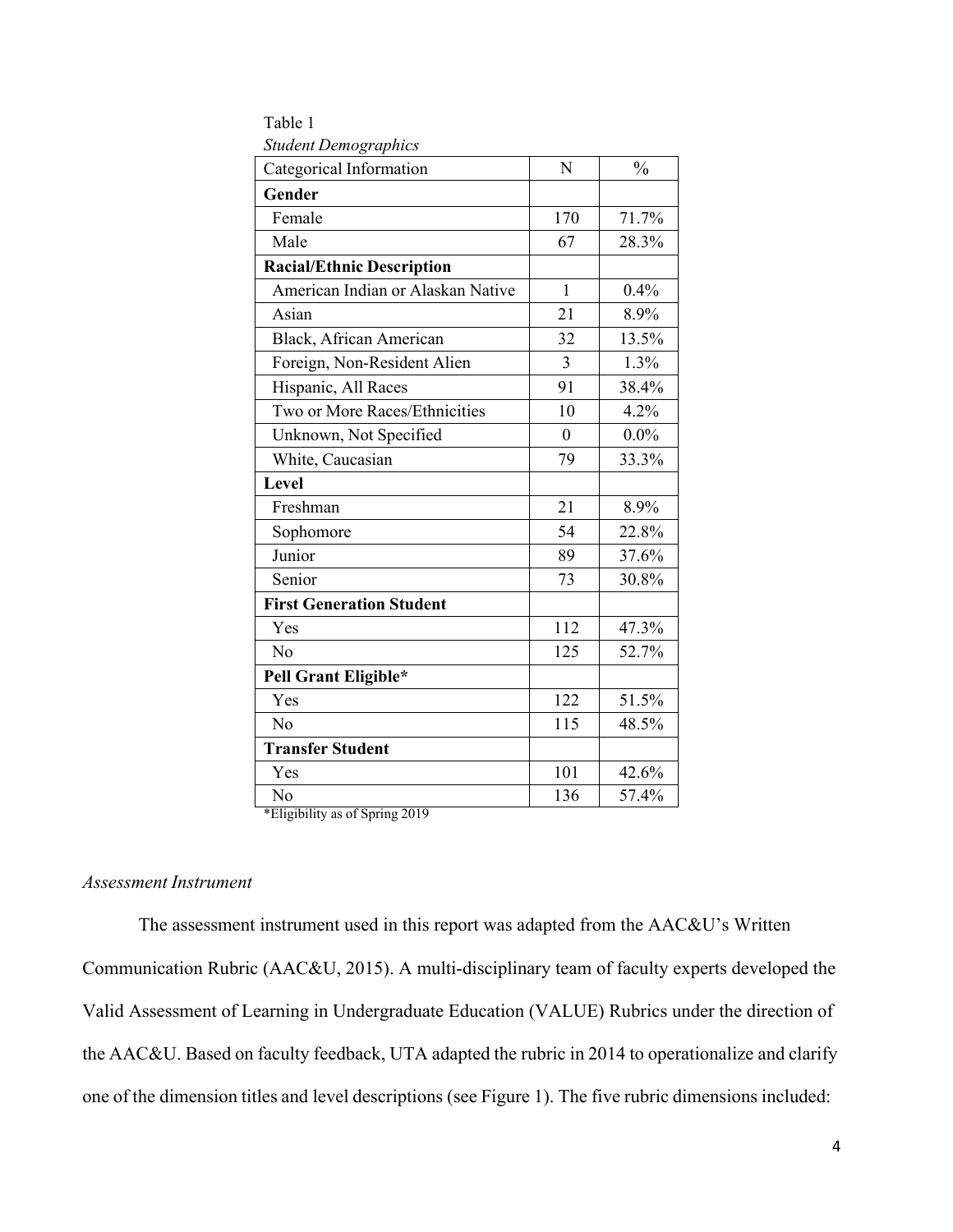1) *Context & Purpose*, 2) *Organization & Structure,* 3) *Content Development*, 4) *Sources & Evidence*, and 5) *Control of Syntax & Mechanics*. The rubric contained a narrative description of the expected quality for each written communication paper and the corresponding point values for rating the five dimensions. Rating values ranged from  $1 - 4$ , with 4 representing the highest observed levels of *Communication*. Raters read the student papers and rated each measure.

#### **Communication Rubric**

|                                             | <b>Levels of Achievement</b>                                                                                                                                                                                                                                                |                                                                                                                                                                                                                                                         |                                                                                                                                                                                                                                             |                                                                                                                                                                                                                                      |  |  |  |  |  |
|---------------------------------------------|-----------------------------------------------------------------------------------------------------------------------------------------------------------------------------------------------------------------------------------------------------------------------------|---------------------------------------------------------------------------------------------------------------------------------------------------------------------------------------------------------------------------------------------------------|---------------------------------------------------------------------------------------------------------------------------------------------------------------------------------------------------------------------------------------------|--------------------------------------------------------------------------------------------------------------------------------------------------------------------------------------------------------------------------------------|--|--|--|--|--|
| Criteria                                    | Milestone 3<br><b>Capstone 4</b>                                                                                                                                                                                                                                            |                                                                                                                                                                                                                                                         | Milestone 2                                                                                                                                                                                                                                 | <b>Benchmark 1</b>                                                                                                                                                                                                                   |  |  |  |  |  |
|                                             | Demonstrates adequate<br>Demonstrates a thorough understanding<br>consideration of context.<br>Context & Purpose of context, audience, and purpose and a<br>audience, and purpose and is<br>clear focus on the assigned task.                                               |                                                                                                                                                                                                                                                         | Demonstrates awareness<br>of context, audience, and<br>purpose and to the<br>responsive to the assigned task assigned task.                                                                                                                 | Demonstrates minimal<br>attention to context.<br>audience, purpose, and to<br>assigned task.                                                                                                                                         |  |  |  |  |  |
| <b>Organization and</b><br><b>Structure</b> | Demonstrates detailed attention to<br>successful organization, content<br>presentation, formatting, and stylistic<br><i>choices</i>                                                                                                                                         | Demonstrates consistent use of Follows expectations for<br>basic organization, content<br>organization, content<br>presentation, formatting,<br>presentation, formatting, and<br>and stylistic choices.<br>stylistic choices.                           |                                                                                                                                                                                                                                             | Attempts to use a consistent<br>system for basic organization<br>and presentation.                                                                                                                                                   |  |  |  |  |  |
| <b>Content</b><br><b>Development</b>        | Uses appropriate, relevant, and<br>compelling content to illustrate mastery<br>of the subject, conveying the writer's<br>understanding, and shaping the whole<br>work.                                                                                                      | Uses appropriate, relevant, and<br>compelling content to explore<br>ideas within the context of the<br>discipline and shape the whole<br>work.                                                                                                          | Uses appropriate and<br>relevant content to<br>develop and explore ideas<br>through most of the work.                                                                                                                                       | Uses appropriate and relevant<br>content to develop simple<br>ideas in some part of the<br>work                                                                                                                                      |  |  |  |  |  |
| Sources and<br><b>Evidence</b>              | Demonstrates skillful use of high<br>quality, credible, relevant sources to<br>develop ideas. Writer contextualizes<br>sources and credits sources throughout<br>the essay an in a works<br>cited/bibliography page or other<br>appropriate source documentation<br>format. | Demonstrates consistent use of to use credible and/or<br>credible, relevant sources to<br>support ideas. Writer clearly<br>identifies sources in essay and<br>in a works cited/bibliography<br>page or other appropriate<br>source documentation format | Demonstrates an attempt<br>relevant sources to support ideas. Writer does not<br>ideas. Writer generally<br>identifies sources in essay<br>and in a works<br>cited/bibliography page or<br>other appropriate source<br>documentation format | Demonstrates a basic attempt<br>to use sources to support<br>consistently credit borrowed<br>material to its source in essay<br>and/or in a works<br>cited/bibliography page or<br>other appropriate source<br>documentation format. |  |  |  |  |  |
| <b>Control of Syntax</b><br>and Mechanics   | Uses effective, virtually error-free,<br>language that skillfully communicates<br>meaning to readers with clarity and<br>fluency.                                                                                                                                           | Uses straightforward language<br>with minimal errors to convey<br>clear meaning to readers.                                                                                                                                                             | Uses language that<br>conveys general meaning<br>to readers although the<br>language may contain<br>some errors.                                                                                                                            | Uses language that<br>sometimes impedes meaning<br>because of errors in usage.                                                                                                                                                       |  |  |  |  |  |

Adapted for The University of Texas at Arlington<br>from AAC&U's Written Communication VALUE Rubric<br>Last Revised 9/24/2014

UNIVERSITY OF TEXAS ARLINGTON



*Figure 1.* UTA Communication rubric.

# *Raters, best practices for "Scoring Day" and inter-rater reliability goals*

A multi-disciplinary group of raters was recruited from among UTA faculty. This "Scoring Day" provided training in the use of rubrics and was seen by most departments as a professional development opportunity. All raters had earned masters or doctoral degrees in their respective fields. The multi-disciplinary group of raters represented the College of Liberal Arts (70.6%), College of Education, (11.8%), College of Nursing and Health Innovation (5.9%), and the College of Science  $(5.9\%)$ .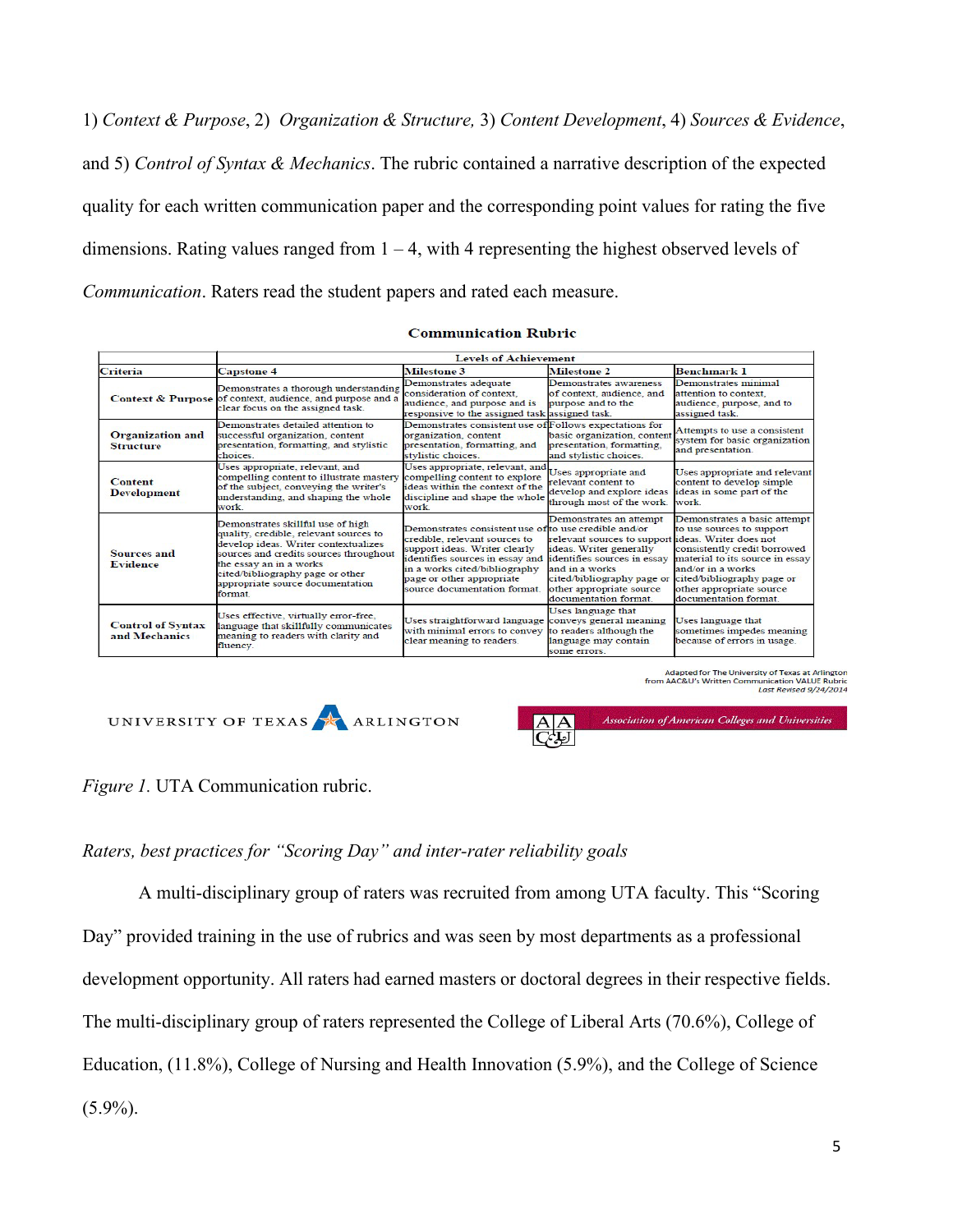| Table 2                            |                             |               |
|------------------------------------|-----------------------------|---------------|
| <b>Rater Demographics</b>          |                             |               |
| <b>Categorical Information</b>     | N                           | $\frac{0}{0}$ |
| Gender                             |                             |               |
| Female                             | 10                          | 58.8%         |
| Male                               | 7                           | 41.2%         |
| <b>Ethnic Description</b>          |                             |               |
| Hispanic, All Races,               | 1                           | 5.9%          |
| White, Caucasian                   | 16                          | 94.1%         |
| <b>Classification</b>              |                             |               |
| Faculty                            | 14                          | 82.4%         |
| <b>Graduate Teaching Assistant</b> | $\mathcal{D}_{\mathcal{L}}$ | 11.8%         |
| Staff                              | 1                           | 5.9%          |
| <b>Highest Degree Received</b>     |                             |               |
| <b>Masters</b>                     | 7                           | 41.2%         |
| Doctoral                           | 10                          | 58.8%         |

The raters gathered for scoring day in a group setting and began with a training/ratercalibration process led by a faculty expert from the department of Curriculum and Instruction. This facilitator guided a group discussion about the use of the rubric and the distinctions between rating and grading. For example, the facilitator described identifiable features for each level of the rubric and then all read a student work sample chosen by the facilitator for discussion. During this step in the calibration process, each rater read the essay and assigned ratings for each rubric dimension. After the facilitator tallied the dimension ratings using a show of hands, she led a discussion aimed at reaching a common understanding of each measure of *Communication* and the group discussed the elements that a paper must contain for awarding a score at each level. After sufficient consensus was reached, the scoring process began. A minimum of two raters individually read each paper and scored it independently using the rubric. To avoid biasing the second rater by letting them see the first rater scores, a "post-it"-type note was placed over the area of the rating sheet (Figure 3) containing the first rater scores before passing the work to the second rater to read and score.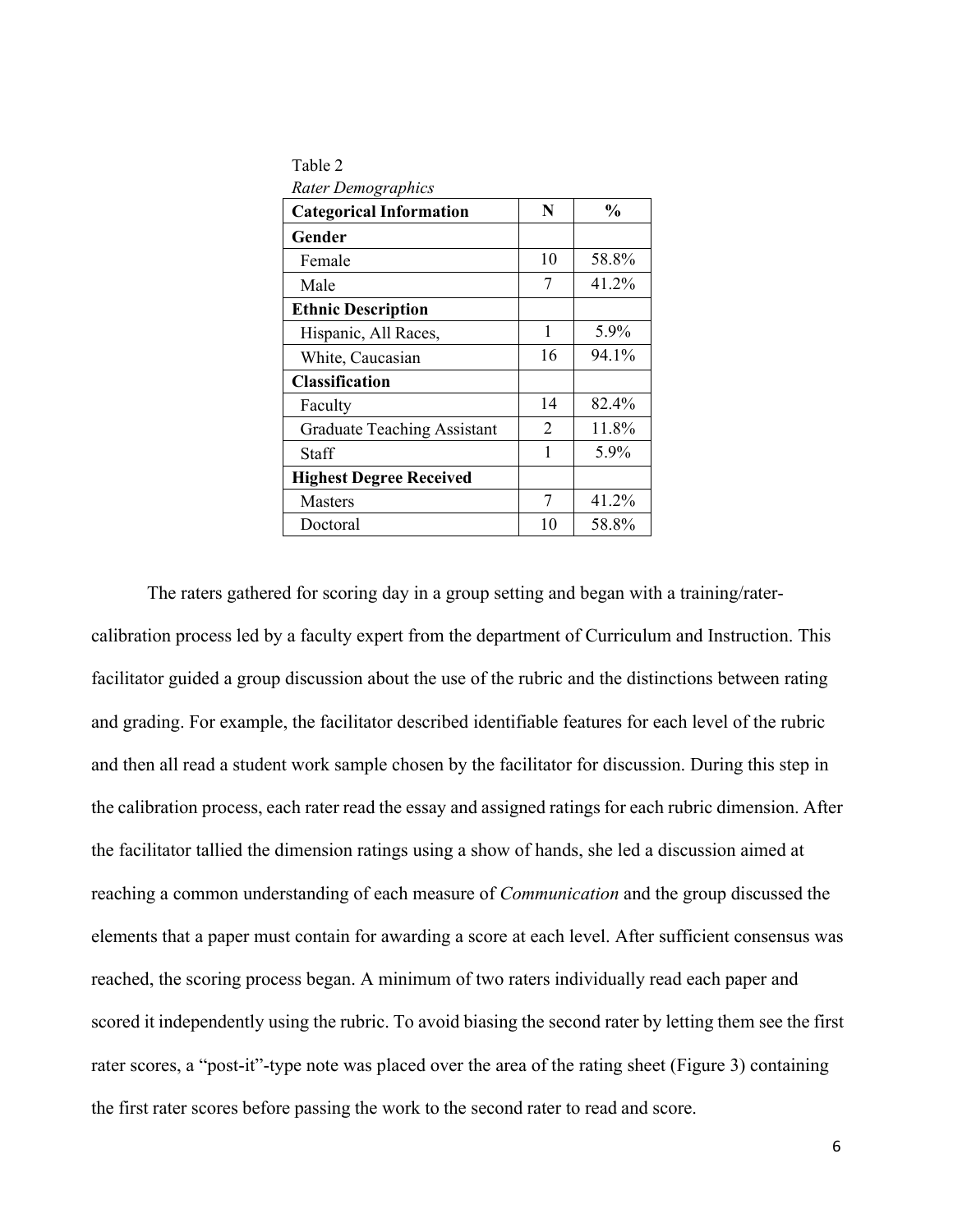Besides facilitated calibration, other efforts were made to attain high inter-rater agreement. If the values awarded by the two raters were identical or within two points, then scoring was complete. However, if the scores from the two raters differed by more than two points, then a third rater would read the paper and an average of the three scores would be calculated. In this group of essays and raters, eleven papers required a third rater.

|                                         | <b>Rater 1</b> |   | Rater 2 |  |   |  |   | Rater 3 |   |   | (only if needed) |  |
|-----------------------------------------|----------------|---|---------|--|---|--|---|---------|---|---|------------------|--|
| <b>Context &amp; Purpose</b>            |                |   | ◠       |  | 4 |  |   |         |   |   |                  |  |
| Organization &<br><b>Structure</b>      |                | 3 | ◠       |  | 4 |  | ◠ |         |   |   |                  |  |
| Content<br>Development                  |                | ◠ | ◠       |  | 4 |  |   |         | Δ | ◠ |                  |  |
| <b>Sources &amp; Evidence</b>           |                | 3 | ↑       |  | 4 |  | ◠ |         |   | ◠ |                  |  |
| <b>Control of Syntax</b><br>& Mechanics |                | ∍ | ◠       |  | 4 |  | ◠ |         | 4 |   |                  |  |

*Figure 3.* Rater Score Sheet for UTA Communication Rubric

## **Analysis and Results**

#### *Inter-rater reliability*

Inter-rater agreement analyses assessed whether the rater scores corresponded to each other for a particular student paper. Levels of agreement were determined by calculating the intraclass correlation coefficient (ICC). High ICC values (Fleiss Kappa) indicate more agreement between rater scores (Fleiss, 1986; Shrout & Fleiss, 1979). For this sample, ICC values indicated good agreement (see Table 3). These high values suggested that there is more than sufficient agreement to proceed in analyzing the data for student attainment trends that may emerge and using the data to guide university leadership with improvement decisions.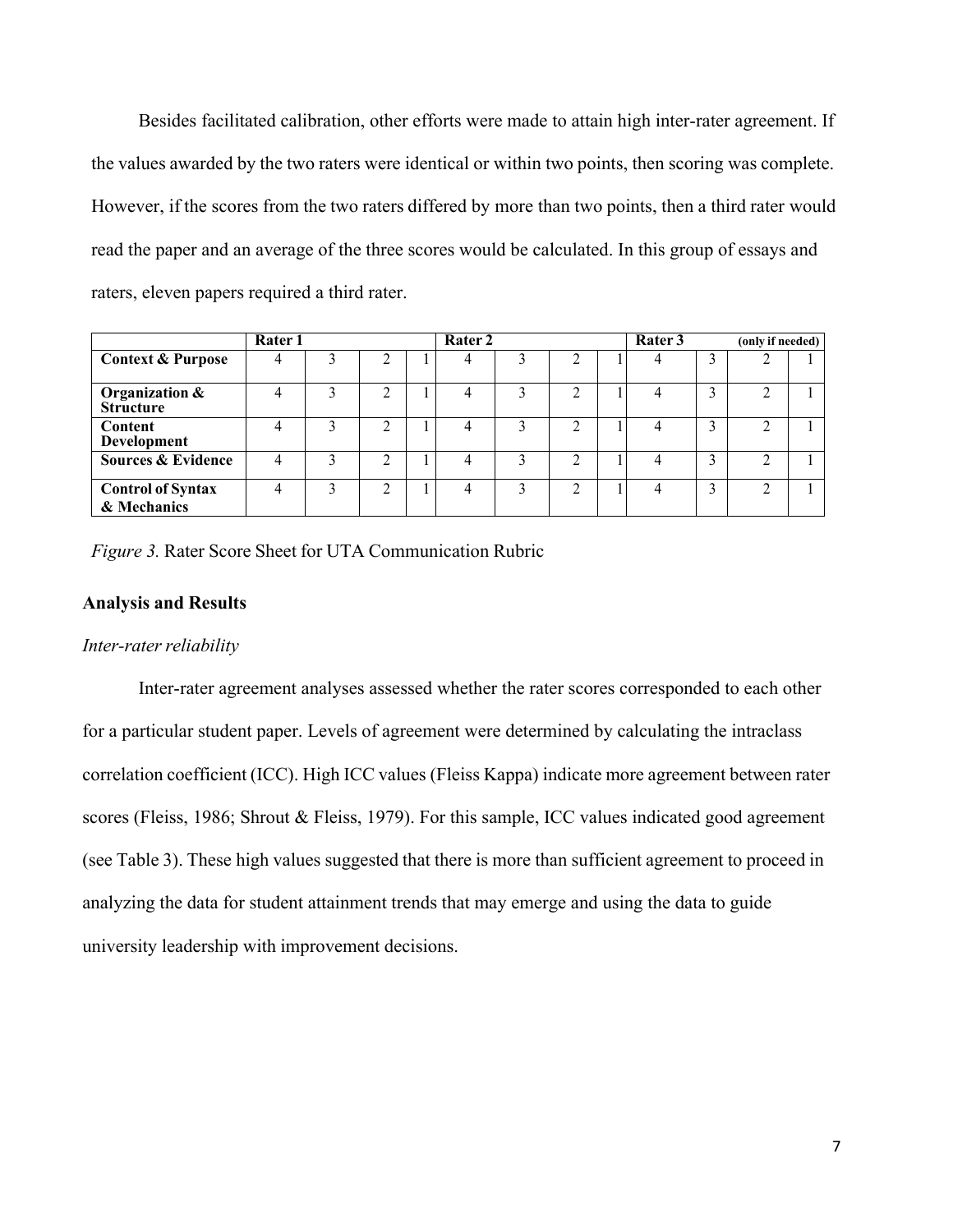#### Table 3

| <b>Communication VALUE Rubric Dimensions</b> | $n = 237$ |
|----------------------------------------------|-----------|
| Context & Purpose                            | 0.62      |
| Organization & Structure                     | 0.58      |
| <b>Content Development</b>                   | 0.65      |
| Sources & Evidence                           | 0.74      |
| Control of Syntax & Mechanics                | 0.57      |

*Intraclass Correlation Coefficient (Cronbach's Alpha) for Communication dimensions*

Note 1: *less than 0.40 = poor agreement; between .40 and .74 = fair to good agreement; greater than .74 = excellent agreement.* 

Note 2: *the intra-class correlation coefficient (ICC) was calculated as a one-way random effects model. Values in this type of model with random rater pairings are typically expected to be lower than models where rater pairings are fixed throughout rating day.*

#### *Scores from Signature Assignment ratings*

The distributions of score frequencies for all but one of the dimensions closely followed standard normal curves with more student scores along the mean (rated values between 2 and 3) and fewer scores at the two tales of the curve (rated values between 1 and 4). *Sources and Evidence* was the one exception with a distribution that was skewed to the right. Table 4 contains the score frequencies of all the ratings. Because each paper was rated twice there are twice as many ratings (*N*   $=$  474) as papers ( $N = 237$ ). The means for each dimension (see Table 5) show that three of the five dimensions had an average score that exceeded 2.25. The rest fell a little short, but importantly attained an average score of 2, which is the standard targeted threshold recommended by the AAC&U (Lederman, 2015). UTA follows the AAC&U recommendation and targets 2 as the target outcome. These results indicate that, on average, students exceeded the target in all five targeted dimensions.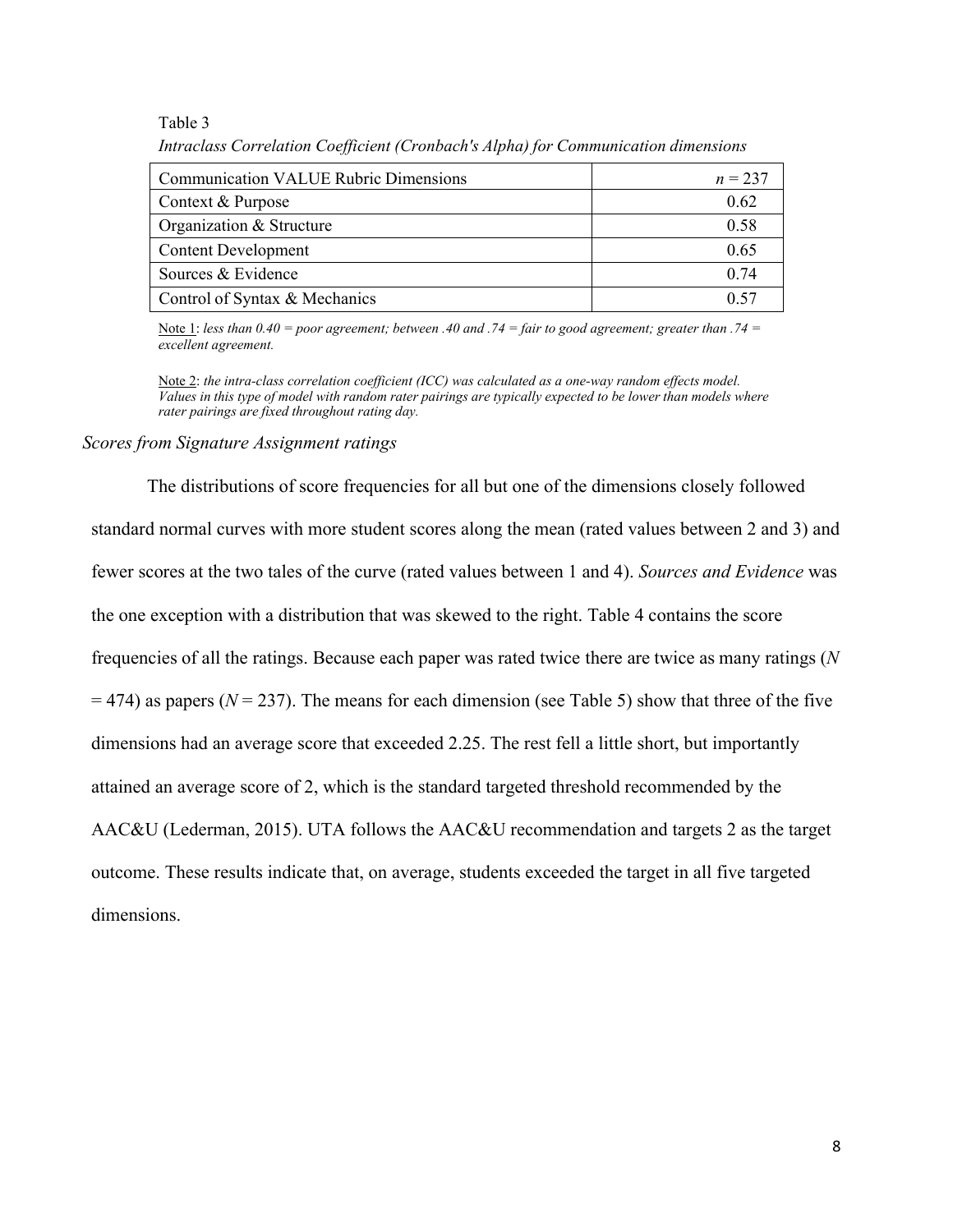# Table 4 *Frequencies for Communication Dimension Rating Scores*

| Rubric Values (Percent of Student Papers) |       |     |               |     |               |     |               |    |      |  |
|-------------------------------------------|-------|-----|---------------|-----|---------------|-----|---------------|----|------|--|
|                                           | Total |     |               |     |               |     |               | 4  |      |  |
| Measurement dimensions                    | N     | N   | $\frac{0}{0}$ | N   | $\frac{0}{0}$ | N   | $\frac{0}{0}$ | N  | $\%$ |  |
| Context & Purpose                         | 474   | 44  | 9%            | 155 | 33%           | 205 | 43%           | 70 | 15%  |  |
| Organization & Structure                  | 474   | 71  | 15%           | 179 | 38%           | 173 | 36%           | 51 | 11%  |  |
| <b>Content Development</b>                | 474   | 78  | 16%           | 213 | 45%           | 155 | 33%           | 28 | 6%   |  |
| Sources & Evidence                        | 474   | 215 | 45%           | 145 | 31%           | 85  | 18%           | 29 | 6%   |  |
| Control of Syntax &<br>Mechanics          | 474   | 63  | 13%           | 170 | 36%           | 190 | 40%           | 51 | 11%  |  |

Note: Each paper was rated twice, therefore the number of ratings contained in this table is double the *number of papers*

# Table 5 *Means for Communication Measure Scores*

| <b>Measurement Dimensions</b> | N   | Mean | <b>SD</b> | Percent > $\mu$ - $l\sigma$ |
|-------------------------------|-----|------|-----------|-----------------------------|
| Context & Purpose             | 237 | 2.63 | 0.72      | 90.3%                       |
| Organization & Structure      | 237 | 2.43 | 0.73      | 84.8%                       |
| <b>Content Development</b>    | 237 | 2.28 | 0.69      | 81.0%                       |
| Sources & Evidence            | 237 | 1.84 | 0.83      | 67.0%                       |
| Control of Syntax & Mechanics | 237 | 2.48 | 0.71      | 85.2%                       |

Analyses probed the student scores further using standardized scores and the Empirical Rule (e.g., 68-95-99.7 Rule, first described by de Moivre in 1733) in order to answer the question "what percent of students score within one standard deviation of the mean or better?" The Empirical Rule drills deeper into the data to count the student scores that are above the mean or not statistically different from the mean. This step adds analytical value by distinguishing important differences that looking at a table of the means does not reveal about student attainment.

Thus the targeted threshold proposed from the Empirical Rule determined whether 84% of students would have a score that was  $> -1$  standard deviation from the mean (84%  $> \mu$ -*1σ*). For this sample, students met or exceeded that goal in three of the five dimensions, *Context & Purpose*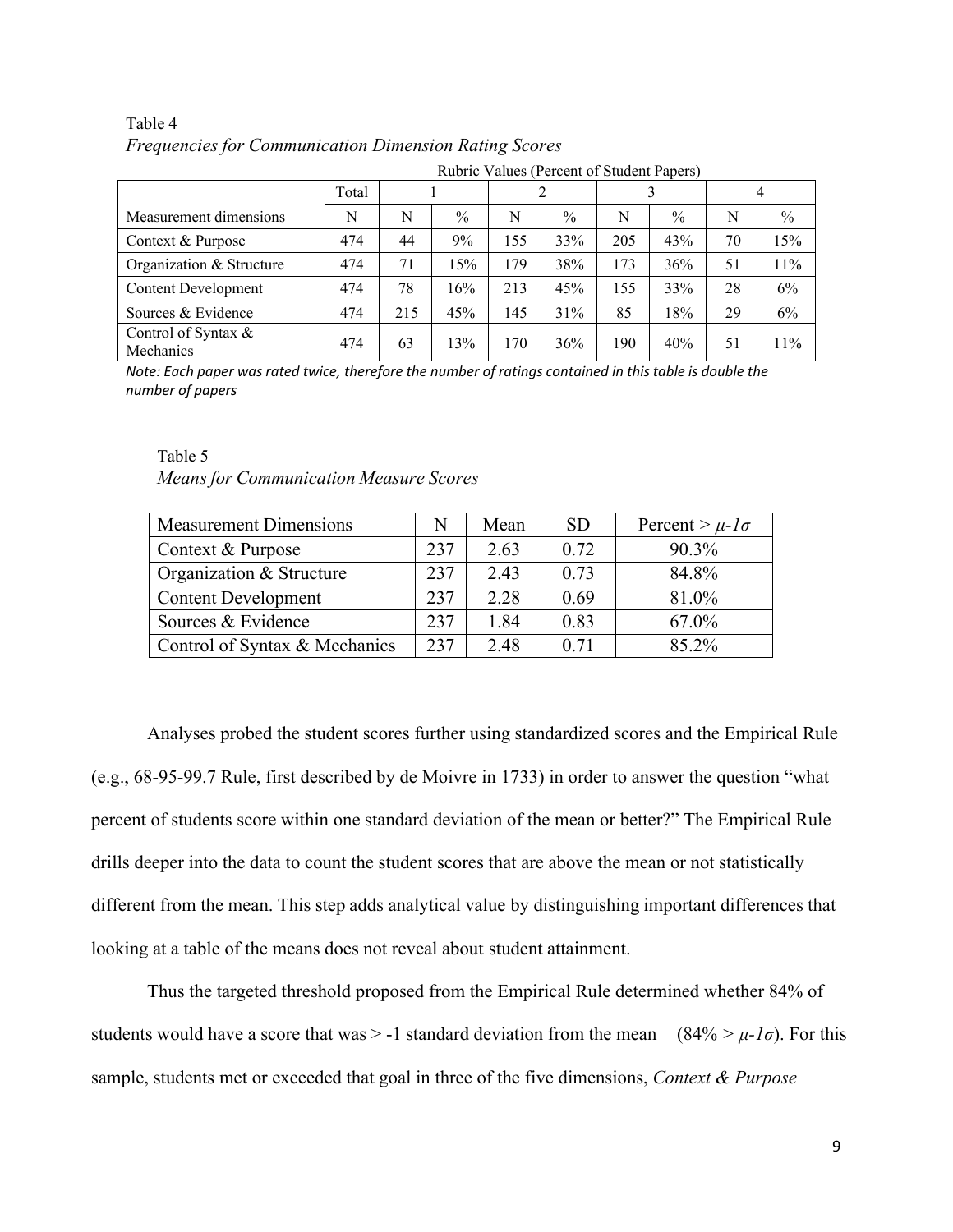(90.3%), *Control of Syntax and Mechanics* (85.2%), and *Organization & Structure* (84.8%).

However, for *Sources and Evidence* (67%), roughly a third scored < -1 standard deviation from the mean (see Table 5), in other words, a large group scored statistically below the mean. For *Content Development* (81.0%), the number of students scoring > -1 standard deviation was only slightly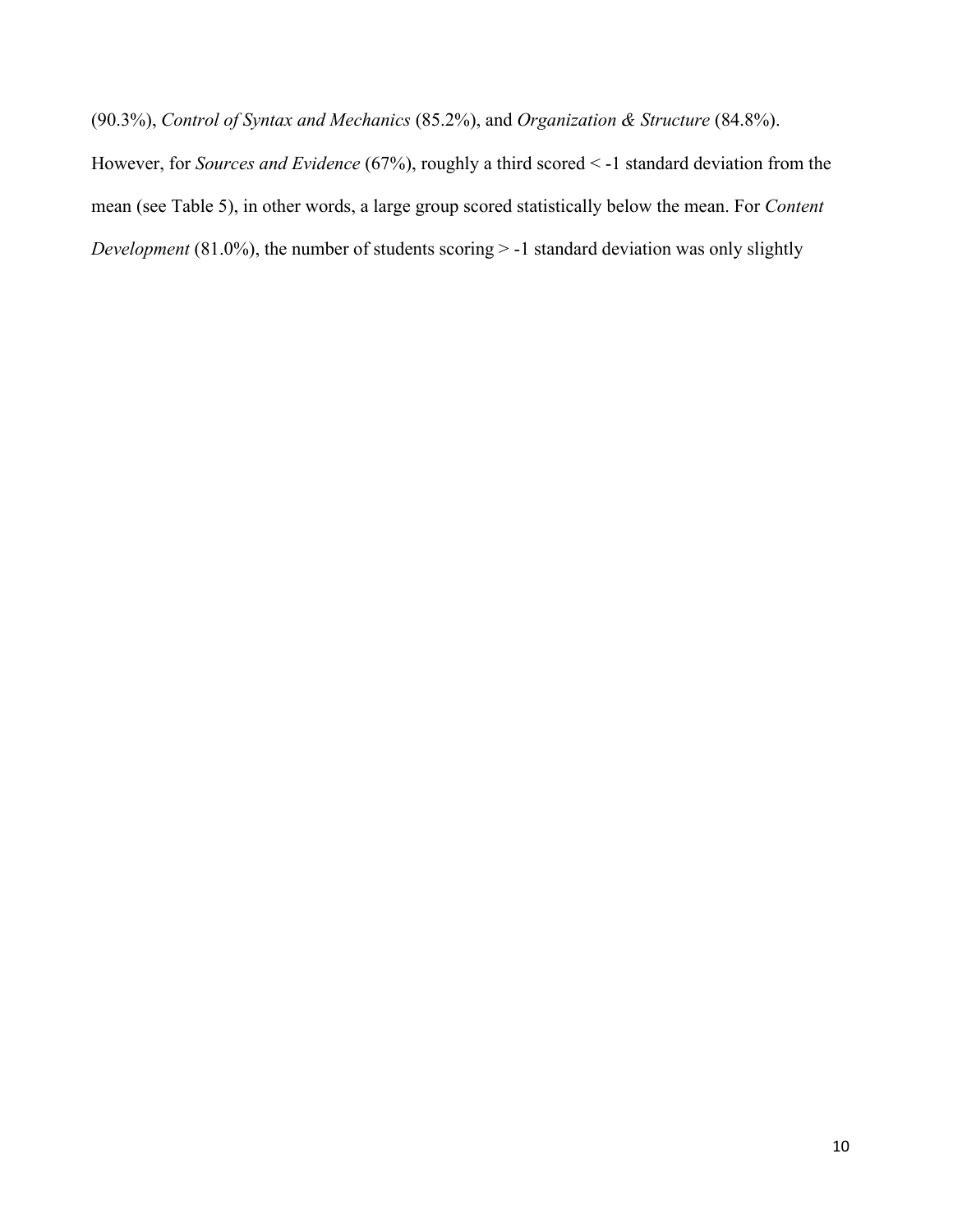lower than anticipated.

## **Summary**

The current assessment of signature assignments utilized an adapted AAC&U Written Communication VALUE rubric. Results revealed some patterns in the evidence that indicated strengths and weaknesses in the written work samples collected from undergraduate students. For this sample of papers scored in June 2019, average student scores were strongest for the *Context & Purpose* dimension from the rubric, followed by *Organization & Structure*. The means for the other dimensions exceeded the threshold value with the exception of *Sources & Evidence*, which was slightly below the target value. Importantly, for all dimensions, the student's average scores met previous threshold criteria established by the university and standard use criteria set by the AAC&U (rubric values of two or better).

In addition, this written *Communication* report includes analyses that examine additional attainment criteria using standardized scores and the Empirical Rule. In doing so, this report continued the inquiry into a target of having 84% of the students attain scores above or within one standard deviation of the mean for each dimension. Used in conjunction with the AAC&U threshold, which indicated attainment for all dimensions, this additional analysis drilled down a bit further to show that students did not meet the threshold of 84% for two dimensions of the *Communication* Core Objective, *Sources and Evidence* and *Content Development.* However, the other three: *Context & Purpose, Organization & Structure,* and *Control of Syntax & Mechanics* met or exceeded the 84% target. While these analyses were exploratory in nature, they suggest that future studies continue this analytical approach to examine trends in student performance and improvement because they further differentiate strengths and weaknesses.

This report contains evidence from the THECB Foundational Component Area of Language,

11